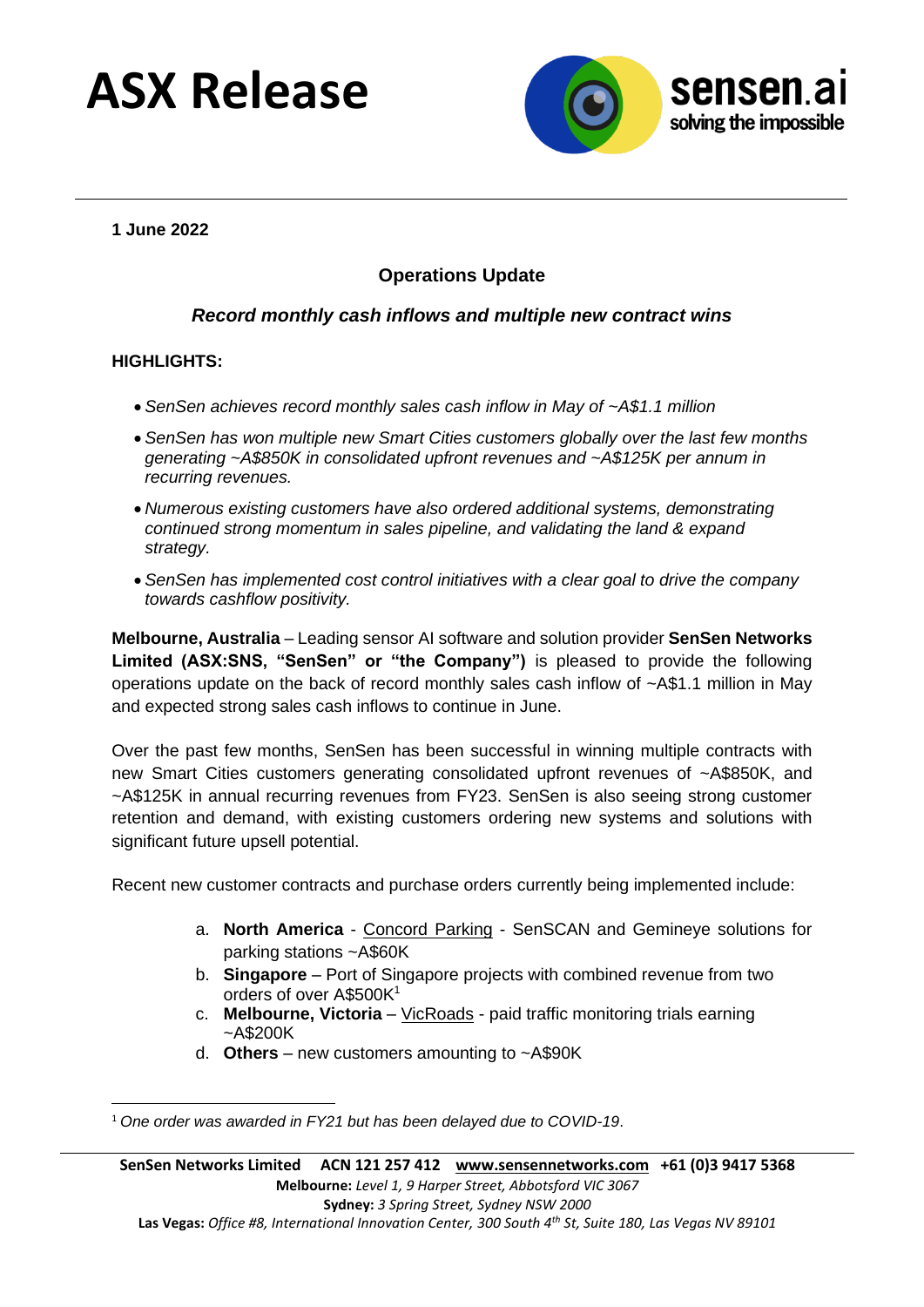



**SenSen CEO Dr Subhash Challa said:** *"As we execute new contracts and continue to upsell to our customer base with our world-leading sensor AI solutions, SenSen is laying the groundwork to continue the Company's strong growth momentum. In response to difficult global market conditions, we are reducing the Company's expenses while remaining confident in our ability to execute on the land-and-expand strategy. Our executive leadership is firmly focused on the goal of delivering a cash-flow positive future for the Company."*

SenSen's revenue generation model includes Software as a Service (SaaS) and upfront revenue from new customers. The Company has been focused on growing its recurring revenue from existing customers as well as targeting new customers through its land-andexpand strategy, focused on Australia, Singapore and the North American markets.

Given recent volatility in global financial markets and ongoing supply chain constraints, the SenSen Board decided to proactively reduce organisational expenses while delivering operational efficiencies across the Company. Additional cost-cutting measures are being implemented to help the Company reach cash-flow positivity. Further details of these measures will be shared in the June 2022 Quarterly Activities and Cashflow Report.

This release is approved by the Board of SenSen.

#### **For further information, please contact:**

| Investor contact:                               | Media contact:              |
|-------------------------------------------------|-----------------------------|
| Alexandra Abeyratne                             | James Strong                |
| Citadel-MAGNUS                                  | Citadel-MAGNUS              |
| aabeyratne@citadelmagnus.com                    | jstrong@citadelmagnus.com   |
| Or                                              | Or                          |
| David Smith                                     | Helen McCombie              |
| <b>Executive Director and Company Secretary</b> | Citadel-MAGNUS              |
| info@sensennetworks.com                         | hmccombie@citadelmagnus.com |

#### **About SenSen Networks Limited**

SenSen Networks Limited (ASX:SNS; OTCQB:SNNSF) is a leading AI Data Fusion Enterprise that works with people, places and data to solve problems once thought technically impossible. The company's patented network approach enables SenSen to offer customised, real-time and batch processing of data alongside SaaS solutions. The Company's technology fuses complex video and sensor datasets at high speeds across multiple networks to assess and inform strategic actions to its customers across its enterprise verticals: Smart Cities, Casinos, Airports and Retail. SenSen has clients on four continents and can be found in Australia, New Zealand, Singapore, USA, Canada, India and UAE.

**SenSen Networks Limited ACN 121 257 412 [www.sensennetworks.com](http://www.sensennetworks.com/) +61 (0)3 9417 5368 Melbourne:** *Level 1, 9 Harper Street, Abbotsford VIC 3067* **Sydney:** *3 Spring Street, Sydney NSW 2000* **Las Vegas:** *Office #8, International Innovation Center, 300 South 4th St, Suite 180, Las Vegas NV 89101*